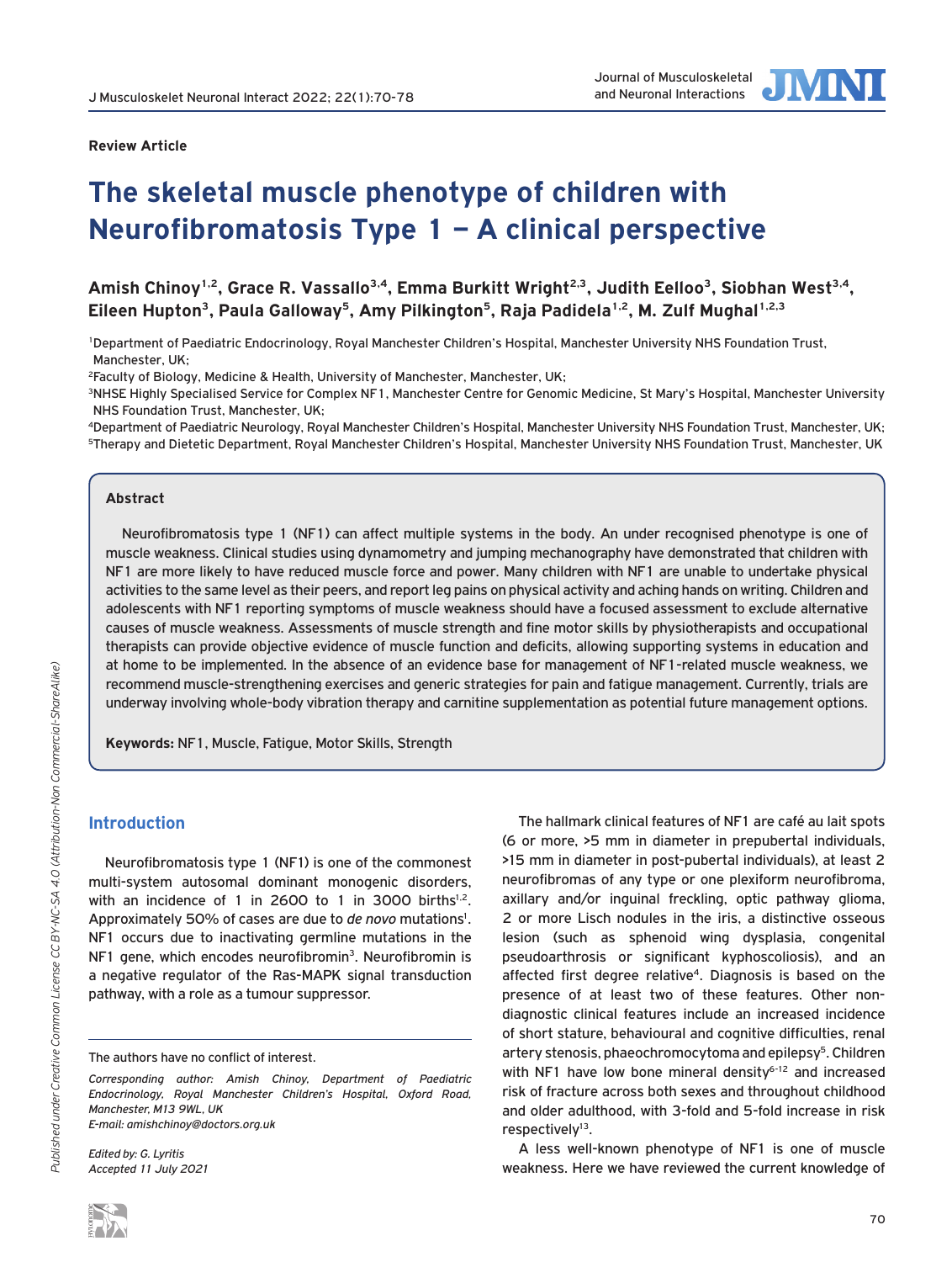muscle weakness in NF1 and its pathophysiology, as well as the clinical symptoms and signs in children and adolescents that may be suggestive of this. We also discuss our approach to assessment and management of NF1-related muscle weakness in children and adolescents and review potential future therapies.

### **Muscle weakness in NF1**

In the 20<sup>th</sup> century, specific skeletal muscle abnormalities had not been identified as a recognised feature of NF1. It was in a small cohort of children and adults with NF1 (n=21), that Souza et al were the first to show that the maximal grip force was significantly reduced compared to controls matched for age, gender and physical activity, even after accounting for the reduced arm muscle cross-sectional area in individuals with NF1<sup>14</sup>. This reduced grip force has been observed in patients with other Ras-MAPK pathway disorders<sup>15</sup>, suggesting that it is dysfunction of this pathway that may underlie muscle weakness. Furthermore, Stevenson et al have demonstrated using peripheral quantitative computed tomography (pQCT) that children with NF1 had significantly reduced muscle cross-sectional area in the tibia compared to controls, even after controlling for age, gender, height and pubertal staging16.

Within the paediatric population, Cornett et al demonstrated that the magnitude of difference in muscle force measured using hand-held dynamometry between cases and controls ranged from 3-43% depending on muscle group, but without any pattern in types of muscles more severely affected<sup>17</sup>. On the other hand, another group showed only significant reductions in force production on hip extension, but not knee extension or ankle plantar flexion, in keeping with a proximal muscle weakness<sup>18</sup>. The differences in findings between the two studies may be due to differences in matching and relevant co-morbidities.

Dynamic muscle function, of greater clinical relevance, can be assessed using ground reaction force platforms. Using the single two-legged jump test, it was demonstrated that peak jumping power and force per kilogram of body weight were reduced in children with NF1 compared to siblings, following controlling for body mass, age and gender<sup>19</sup>. Of note, there were no differences between the cases and controls with regards physical activity, dietary calcium intake and serum 25-hydroxyvitamin D [25(OH)D] levels, which is a reliable measure of an individual's vitamin D stores. Severe vitamin D deficiency can result in muscle weakness<sup>20,21</sup>. However, other paediatric studies have also not demonstrated a significant difference in 25(OH)D levels between NF1 cases compared to controls<sup>22-24</sup>.

Deficits in gross motor (tone, coordination, balance, gait) and fine motor (coordination, speed, steadiness) function have been noted in children with NF1 compared to controls, when investigating neurological, cognitive and developmental dysfunction<sup>25-30</sup>. Although there is an important cognitive element to these tasks, adequate muscle function is also required to execute these higher level instructions, suggesting some of this deficit may also be due to muscle weakness. A study by Johnson et al helps to understand the impact of muscle function on motor tasks in children with NF1<sup>31</sup>. They used the Bruininks-Osertsky Test of Motor Proficiency second edition (BOT2) in 26 children with NF1, and examined both cognition-dependent and relatively cognition-independent motor tasks. The 'Strength and agility' composite demonstrated the greatest deficit and accounted for the greatest variance in the total motor composite score. Given that the 'Strength and agility' domain is the least cognition-dependent, this suggests that impaired muscle strength and function may partly contribute to the low total motor composite scores.

Recently, muscle biopsies have been examined from six individuals with NF1 and compared to controls, demonstrating muscle fibrosis, as well as increased intramyocellular lipid and triglyceride content, which was negatively correlated with *NF1* expression<sup>32</sup>. This is in keeping with what has been demonstrated in mouse models<sup>32-34</sup>.

Taken together, data from clinical studies suggests the muscle weakness is intrinsic to NF1, independent of confounding factors, such as vitamin D status, with muscle biopsies suggesting an underlying pathophysiology that involves defects in lipid metabolism. To date, all of these clinical studies have examined small cohorts, with the largest study evaluating 30 individuals with NF1. Larger studies need to be conducted to confirm this finding, as well as establish prevalence amongst individuals with NF1.

# **The potential impact of muscle weakness in children and adolescents with NF1**

Trying to discern the impact that muscle weakness may have on some of the other recognized features of NF1 in children described below is challenging. Firstly, this is because there is very little literature that studies these potential associations, and therefore many of them are simply hypothesized. Secondly, many of the features are likely to be multi-factorial in their aetiologies due to a variety of comorbidities recognised in NF1. However, from our clinical experience, the following are some aspects that we have felt has been affected in individuals with NF1 who have muscle weakness.

As already mentioned, in addition to cognitive dysfunction, muscle weakness may also play a role in impaired gross and fine motor impairment in children with NF1. Deficits in gross motor skills, may affect their social interaction and participation, particularly in relation to physical activity $31$ . In healthy children, there are some associations between muscle strength and physical activity<sup>35,36</sup>. Although these direct links have not been made in children with NF1, a study has demonstrated low physical activity and social participation in children with NF137. This is likely to be multi-factorial, with comorbidities such as behavioural abnormalities and learning difficulties likely to be contributory also. Poorer hand-writing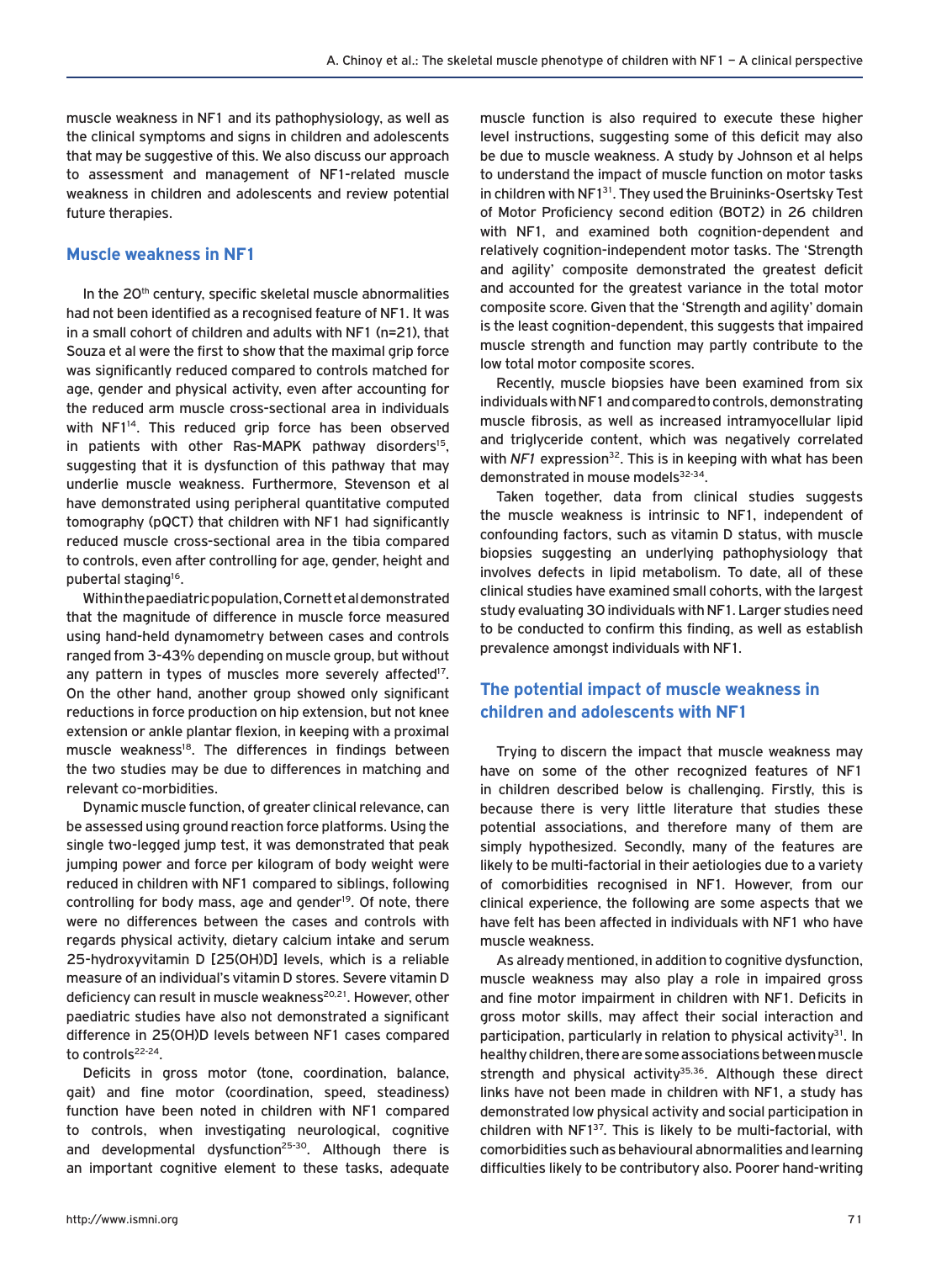**Table 1.** Summary recommendations for the clinical evaluation and management of children with NF1-related myopathy. This summary was achieved using a modified Delphi consensus. The initial phase involved review of the relevant literature by two members (AC, MZM) and formulation of a draft approach for evaluation and management of NF1-related muscle weakness. Round 1 involved a face-to-face meeting of all panel members, to discuss the 5 sections of the table that are important within a clinic setting: Important features in the history to consider; Important features in the examination to consider; Important investigations to consider; Other potential assessments to consider; Management options. Suggestions for each section were provided by panel members, along with rationale based on evidence and practical experience. Each suggestion was discussed individually amongst the panel members, with a final list agreed. Round 2 involved individual electronic voting by each panel member as to the 3 most important points within each section. This was then collated to produce the final table (the sections on Investigations and Management had 4 points rather than 3 due to equal point ratings). Round 3 involved email circulation of the final table for agreement. Panel members included 2 paediatric neurologists with a sub-specialty interest in NF1, 1 clinical professor in paediatric metabolic bone disorders with a major interest in NF1, 2 paediatric endocrinologists with an interest in NF1 musculoskeletal health, 1 academic clinical geneticist specialising in Ras-opathies, 2 NF1 clinical nurse specialists, 1 paediatric physiotherapist specialising in metabolic bone disorders and 1 occupational therapists specialising in metabolic bone disorders. CAMHS – Child and adolescent mental health services.

#### **HISTORY**

- **•** Unable to do age-appropriate levels of physical activitya
- Aching legs, particularly following a day of greater than usual physical activity<sup>b</sup>
- Hands tire or ache when writing or drawing<sup>c</sup>

Features prompting consideration of alternative diagnosis: Focal pain, global or severe developmental delay, severe & progressive muscle weakness, family history of conditions other than NF1 that affect muscle function, concerns of psychological overlay

#### **EXAMINATION**

- Neurological examination<sup>d</sup>
- **•** Focussed pGALS<sup>e</sup>
- **•** Visual observation of foot position, including assessment for flat feet

Concerning features prompting consideration of alternative diagnosis: Altered neurology (especially if focal) other than subtle reduction in power

#### **POSSIBLE INVESTIGATIONS**

(*only* to be considered if suggestions in the history or examination of alternative aetiology to muscle weakness)

- **•** Serum 25-hydroxyvitamin D
- **•** Creatine kinase
- **•** Thyroid function
- **•** Brain imaging

#### **OTHER POTENTIAL ASSESSMENTS<sup>f</sup>**

- **•** Upper limb: Point-of-care grip force measurement
- **•** Lower limb: 6-minute walk test

**•** Perceived fatigue: PedsQL multi-dimensional fatigue scale

#### **MANAGEMENT**

- Information and education provided to parents and school to manage muscle weakness and associated physical features<sup>9</sup>
- Pacing advice may need frequent periods of rest during physical activities<sup>h</sup>
- **•** Education on pain management strategies Relaxation, distraction, heat, occasional use of simple analgesia (paracetamol, ibuprofen) on days of particularly intense physical activityi
- **•** Allied healthcare professional involvement
- Physiotherapy: Muscle strengthening exercises
- Occupational therapy: Adaptive pens, pencils, cutlery
- Podiatry/orthotics: In-soles, orthosis, footwear advice and ankle support

Consider CAMHS/psychology/chronic pain team input if alternative needs identified, or management of pain/weakness out of proportion to degree of myopathy clinically

- *a. This subjective report would include requiring frequent rests during walking and school activity, not keeping up with their peers and friends, or requiring buggies/strollers for relatively short distances.*
- *b. The pain from NF1 muscle weakness typically occurs in the evening and night following a day of physical activity, though be aware that pain can occur for a number of reasons in NF1. Therefore consider alternative diagnosis (particularly neurofibroma, plexiform or another tumour) if the pain is unilateral, focal or persistently disturbing sleep.*
- *c. Although quality of hand-writing also deteriorates, this may be dependent on learning difficulties, dyspraxia and other central neurological issues.*
- *d. This is primarily to exclude any central neurological deficits that may underlie muscle weakness. A mild reduction in power may be observed simply with NF1 muscle weakness. This may be evident on Gowers' manoeuvre – children with NF1 myopathy are usually able to perform the Gowers' manoeuvre, but slower and less efficiently.*
- *e. This is primarily to quickly ascertain the functional impact on daily activities, as well as to ascertain any concurrent joint hypermobility. (If noted, hypermobility can be more formally assessed with the Beighton score.)*

*f. These assessments could be considered where available, to obtain a greater understanding of the degree of deficit in muscle weakness, and its impact, to guide the level of support needed.*

*g. This allows adjustments and allowances to be made (e.g. understanding that they may tire more easily than their peers, and provision for extra time for activities and schoolwork).*

*h. Advice to be given to remain as active as possible to allow muscle growth and strength to occur, but to allow frequent rest to prevent muscle ache and fatigue developing.* 

*i. Consider alternative explanations if requiring analgesia regularly.*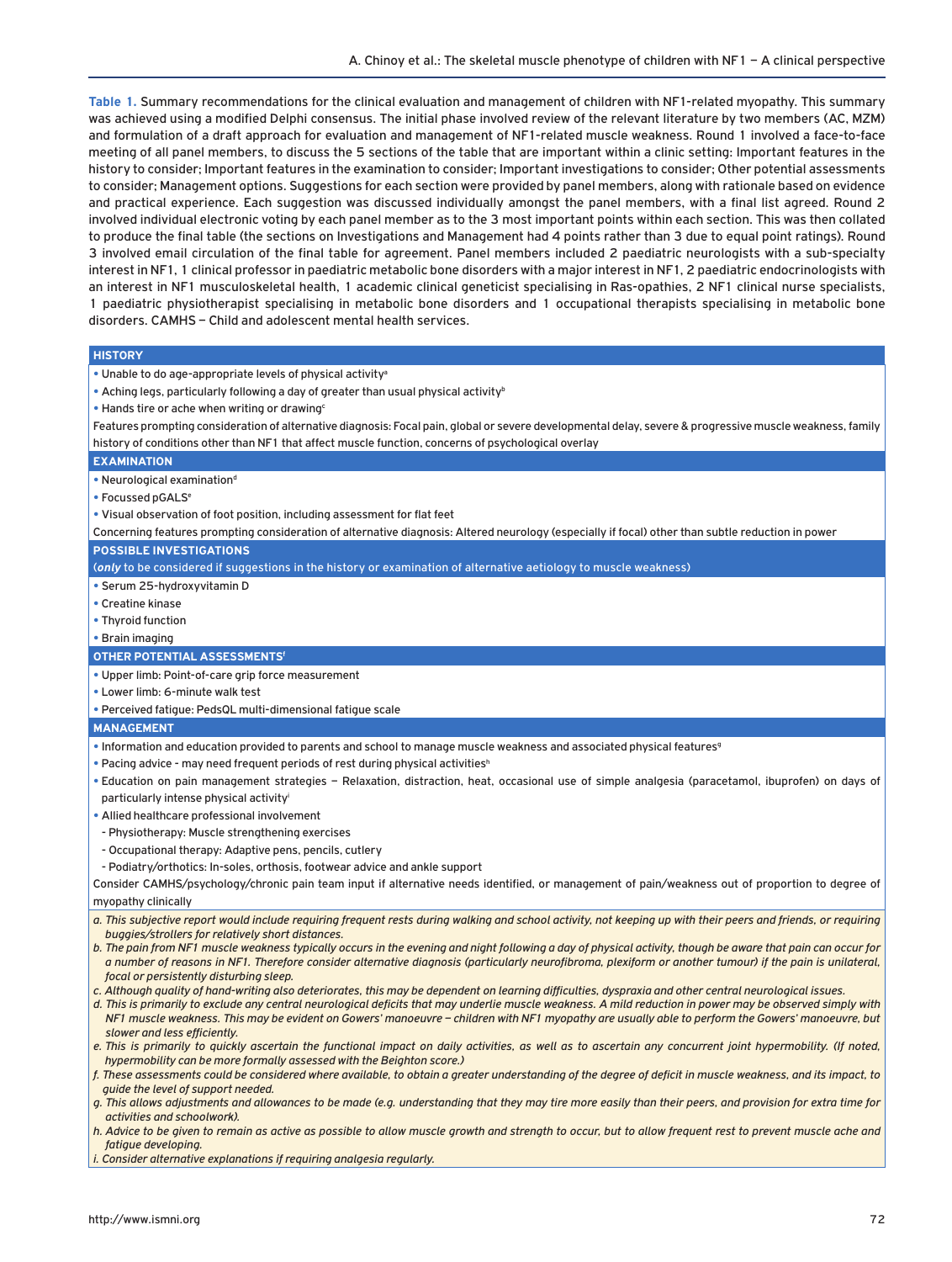skills, in terms of tidiness and legibility, have been observed in children with NF1 compared to controls<sup>27,30,38</sup>. Although there is an important cognitive element to handwriting that affects fine motor skills, clearly muscle weakness will impact on letter formation also. Certainly, the deficits that have been demonstrated in grip force in children with NF1 will impact on writing performance. In clinical practice, we have also observed difficulties with other fine motor tasks, such as doing buttons and tying shoelaces. Johnson et al commented that the degree of motor dysfunction in 27% of their NF1 cohort would have qualified them for special educational services<sup>31</sup>, highlighting the significant academic impact that this phenotype may have in children with NF1.

It is well recognised that muscle dysfunction can result in fatigue in a variety of other conditions associated with neuromuscular dysfunction, inflammation and disuse (reviewed in 39). Fatigue is a common parental reported symptom in children and young adults with NF1 also $40-42$ . Furthermore, using the PedsQL™ Multidimensional Fatigue Scale, children themselves with NF1 report significantly greater perceived fatigue compared to healthy controls<sup>43</sup>. It is accepted that fatigue is multifactorial in aetiology<sup>39</sup>, although the contributory factors to fatigue in NF1 have yet to be explored. However, in our clinical practice, children and their families often relate the muscle aches and pains from their muscle weakness to their degree of fatigue, suggesting that muscle weakness is a substantial contributory component to perceived fatigue. Children with NF1 have been demonstrated to have a reduced quality of life<sup>40,41,44-47</sup>. It is quite possible that, much like muscle weakness could affect fatigue, physical activity and academic performance, that it could therefore indirectly affect quality of life also.

In summary, muscle weakness in NF1 has the potential to impact (to a variable extent) on many of the features observed in NF1. However, further research is required to establish whether such associations exist in clinical practice.

# **Clinical evaluation of muscle weakness in children and adolescents with NF1**

Although not reported in the literature, clinicians had for many years observed clinical features suggestive of muscle weakness in some children and adolescents with NF1, including poor exercise tolerance, fatigue and lower limb pains. Currently there is no evidence base on the clinical assessment of NF1-related muscle weakness and management of its symptoms. Therefore, the following recommendations (Table 1) are based on modified Delphi consensus from practice within our multi-disciplinary highly-specialised National NF1 service, which includes paediatric neurologists, paediatric metabolic bone disorder specialists, geneticists, NF1 nurse specialists, as well as specialist paediatric metabolic bone disease physiotherapist and occupational therapist. This can thus serve as a guide to clinicians until a global consensus on the topic can be established, involving critical review of available trials and studies, as well as experience of international experts.

In the clinical history, NF1-related muscle weakness may manifest as fatigue, reported subjectively as not being able to do as much activity as their peers, insisting on use of buggies or strollers for even short walking distances and tiring hands when writing. Common symptoms include aches and pains due to relative muscle overuse and subsequent fatigue – in the lower limbs following a day of physical activity that is greater than normal, and in the hands when writing. The difficulty clinically is that these symptoms and descriptions are vague and non-specific, but would suggest the clinician to consider assessing for possible muscle weakness. However, it is important to bear in mind also that these symptoms can be multi-factorial in aetiology, particularly in children with NF1, with interplay between these factors complicating the clinical picture48. Therefore, other causes relevant to NF1 should also be considered in further examination and possibly investigated, particularly tumours if any pain is focal or intense or has neuropathic features. Additionally, joint hypermobility, central neurological deficits, cognitive difficulties and behavioural issues can also present with some of these symptoms in children with NF1, and need to be considered in the differentials and during clinical assessment. In younger children, muscle weakness may manifest as delayed gross and fine motor milestones, although severe or global developmental delay should prompt investigation for other aetiologies as suggested above.

Examination of a child or an adolescent with symptoms of NF1-related muscle weakness should include a neuromuscular examination to identify any neurological deficit that may be underlying any muscle weakness. A mild reduction in proximal muscle power may be observed when the Gowers' manoeuvre is performed in a child, although a more significant reduction in power should prompt assessment of other central neurological diagnoses<sup>49</sup>. The low muscle tone in children with NF1 is associated with joint hypermobility and pes planus (flat feet). Notably, some children with low muscle tone progress to develop tightness in their Achilles' tendons in adolescence, as may also be seen in other Ras-MAPK pathway disorders<sup>50,51</sup>, as well as neuromuscular disorders such as Duchenne muscular dystrophy and other neuromuscular disease<sup>52,53</sup>. We would also encourage including a focused pGALS (Paediatric Gait Arms Legs Spine) examination<sup>54</sup> during clinical assessment, not only to identify any obvious issues in daily functioning that may be affected by muscle weakness, but also to point towards any joint hypermobility. If joint hypermobility is suggested, the Beighton score is a simple and validated measure to objectively assess for joint hypermobility<sup>55</sup>.

Biochemical and radiological investigations to exclude other causes of muscle weakness are important to consider, but are rarely required and should only be carried out if there is a clinical concern about alternative or additional pathology (for example if there is a severe or focal muscle weakness reported in the history or noted on clinical assessment). Such investigations to consider at that time include thyroid function tests, serum 25-hydroxy-vitamin D (as severe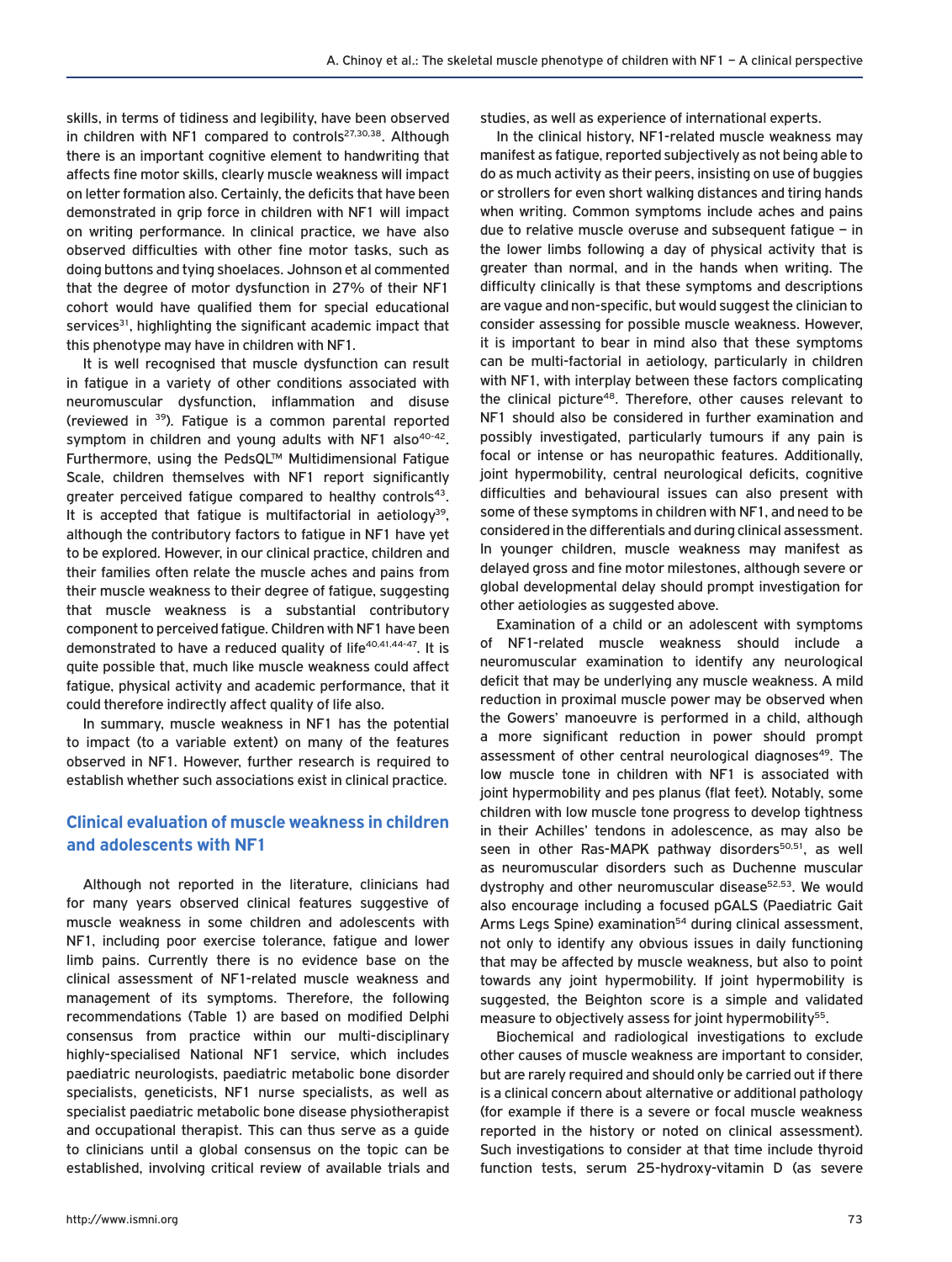vitamin D deficiency can cause a myopathy in children $21$ and vitamin D deficiency is very common $56-59$ ), creatine kinase (if a muscular dystrophy is suspected) and brain imaging (to exclude structural abnormalities, accepting that unidentified bright objects are commonly noted in individuals with NF1 and therefore the imaging should be reviewed by a neuroradiologist with experience in NF1).

Objective assessments of muscle strength and function are usually considered only after clinical review and guidance by physiotherapists and occupational therapists, and are usually carried out by these healthcare professionals. Many such assessments are available which evaluate upper limb muscle performance (e.g. grip force, speed of handwriting assessments, manual dexterity tasks) and lower limb performance (e.g. 6-minute walk test, jumping mechanography, sit-to-stand tests), as well as complete assessments of fine and gross motor function (e.g. Movement ABC). Although some of these assessments have been used within the research setting for children with NF1 (as described earlier in this article), as far as we are aware they are not used routinely in clinical practice for this cohort. However, point-ofcare grip force measurement using a handheld-dynamometer is a simple, easy and validated tool that could be used where available, as it provides a clinically useful parameter of upper limb muscle performance, given that there is widely available normative data that allows for objective calculation of the degree of deficit<sup>60,61</sup>. Furthermore, this can provide valuable objective information for schools and occupational therapists to direct their resources for additional support. Similarly, the 6-minute walk test is a validated measure of lower limb function and endurance with normative data that allows calculation of the degree of deficit<sup>62,63</sup>. However, it is more time-consuming than grip force measurement and therefore is perhaps more appropriate for use outside of the clinic setting.

Objective measurement of the degree of perceived fatigue is useful, to consider the impact that muscle weakness (if present objectively) may be having on an individual's life. We have found the PedsQL™ Multidimensional Fatigue Scale, a clinically validated tool, to be informative with this regard<sup>43</sup>.

# **Management options for muscle weakness in children and adolescents with NF1**

Despite recent advances in the identification of muscle weakness in children with NF1 and its underlying histopathology, there is no evidence-based clinical management guideline for this. However, clinical experience suggests that the muscle weakness impacts these individuals significantly, with concerned families often seeking advice from healthcare professionals about how to manage it. We have found that enabling recognition and management of significant fatigue and the aches and pains following activity can in itself help to alleviate parental anxiety. Furthermore, enabling school services to understand the issue is also important, so that adequate provisions can be made that allow participation in activity whilst still permitting frequent rests.

Whilst current trials are awaited that may address the issues with muscle metabolism underlying the weakness, clinicians currently use generic approaches to manage the fatigue and pain resulting from muscle weakness, which allows the child or adolescent to cope with the deficit (Table 1). This includes advice about pacing for those that tire easily, such as incorporating frequent rests during physical activities before pain or fatigue is experienced, to encourage a pattern of greater activity and participation<sup>64</sup>. Education on management strategies for the muscle ache is crucial – we advise simple approaches such as relaxation, heat and distraction strategies. Pharmacological management of the muscle ache using simple analgesics (e.g. paracetamol, ibuprofen) can be a challenging area. Although occasional use of these analgesics following particularly active days can be a useful approach in our practice, regular use of analgesics is to be discouraged as it can result in an over-reliance on medication (rather than pacing or exercise strategies) to resolve the symptoms, complications from analgesic overuse and masking of alternative issues. Education of parents and school staff about the child's muscle weakness and associated physical limitations and fatigue is an essential component of managing the impact of the muscle weakness. This will enable the appropriate understanding and adjustments to be made in order to establish the child's daily routine, promoting optimal participation in activities of daily living and school life, whilst managing pain and fatigue. Occupational therapy can provide strategies and advice to manage hand muscle fatigue and activities of daily living. Concurrent pes planus and joint hypermobility can contribute to the muscle ache and fatigue, for which orthotics or podiatry services may be required to provide relevant advice, ankle support and in-soles.

Muscle-strengthening training programmes (usually implemented by physiotherapists) have been shown in systematic reviews to cause improvements in muscle strength and function both in healthy children and in children with other conditions that can cause muscle weakness (such as cerebral palsy and osteogenesis imperfecta)<sup>65-68</sup>. Therefore, this represents an attractive option for children with NF1 who have muscle weakness. Johnson et al implemented a 10-week plyometric training programme in 3 children with NF1 aged 5-10 years with evidence of poor motor skills<sup>69</sup>. Plyometric training involves repetitive high impact activities with the aim of improving strength and activity. All 3 participants demonstrated improvements in throwing distance, with 2 participants showing an improvement in jumping distance<sup>69</sup>. This was followed by a study which examined subjective questionnaire outcomes following the same 10-week programme in 18 children with NF1, versus 18 children with NF1 that did not receive the intervention<sup>37</sup>. At the end of this intervention period, participant-reported upper extremity activity improved in the intervention group, whereas participant-reported happiness declined; the converse being true in the control group. Unsurprisingly, there were no significant differences between the two groups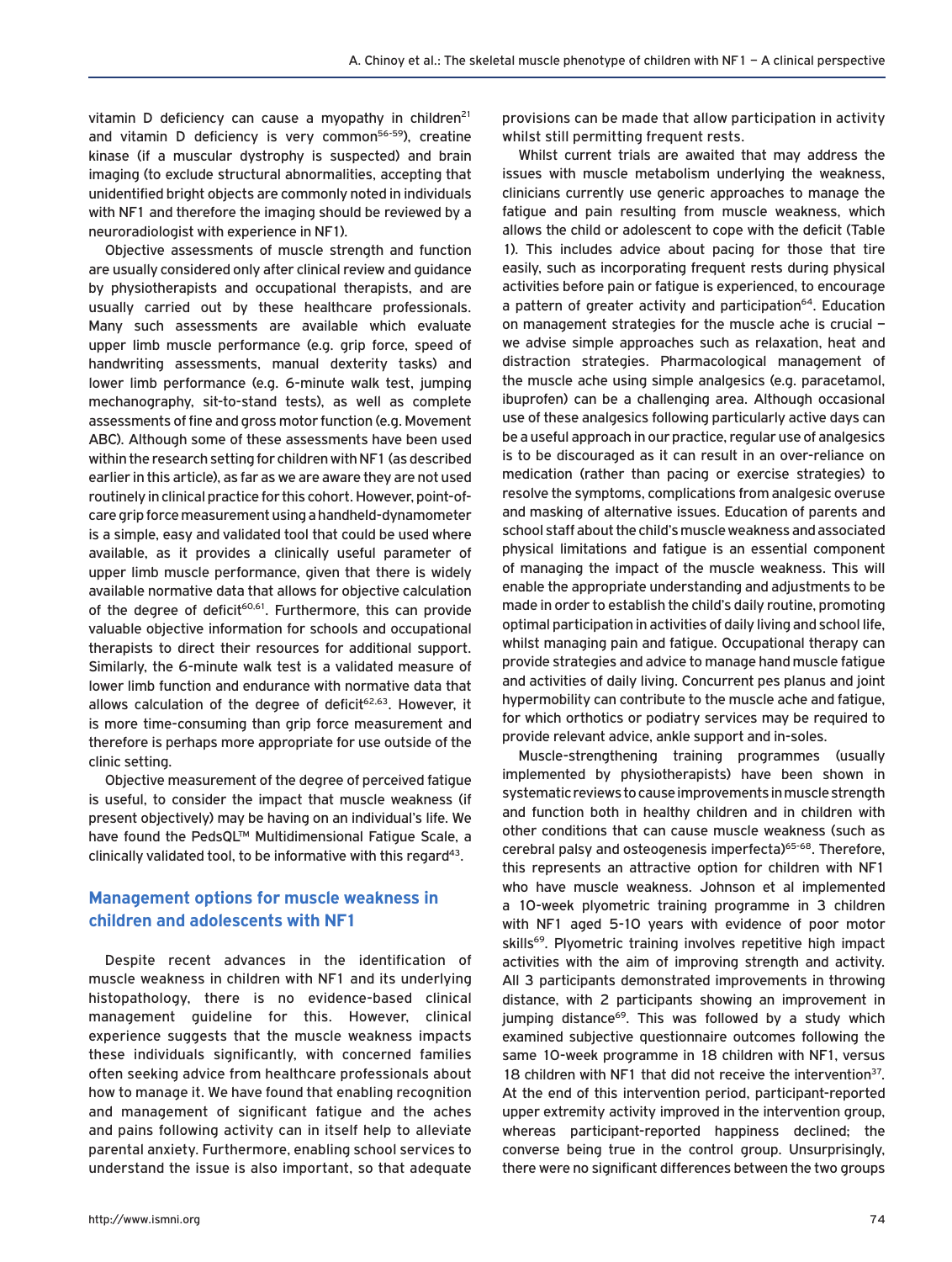at one year (nine months after cessation of the intervention programme), indicating no lasting changes. Despite this lack of data specifically in children with NF1, muscle-strengthening training programmes remain the primary management option to target the muscle weakness itself, based on its efficacy in other conditions and lack of alternative options at present. These are usually implemented by physiotherapists.

## **Potential future treatments**

Muscle- and limb-specific mouse models of NF1 have demonstrated intramyocellular accumulation of lipid droplets, with an almost 10-fold increase in muscle triglyceride content and reduced levels of mitochondrial lipid transporters<sup>34</sup>. Furthermore, lipidome analysis showed significant increase in sub-species of neutral lipids implicating impairment in longchain fatty acid (LCFA) metabolism<sup>32</sup>. Therefore, Summers et al introduced an 8-week diet for limb-specific *NF1* knock-out mice that aimed to reduce the LCFA burden – enriched with medium chain fatty acids (MCFA), low in LCFA and with added L-carnitine (which assists LCFA transport)<sup>32</sup>. Compared to mice fed standard diet, there was a 45% increase in muscle strength, with 71% reduction in intramyocellular lipid accumulation $32$ . The same group have further published recently the impact of diets offering various combinations of high MCFA and L-carnitine in the same mouse models<sup>70</sup>. This showed that both high MCFA diet and L-carnitine individually can both reduce intramyocellular lipid accumulation. This improvement disappeared once the diets were discontinued, suggesting that long-term therapy would be required. Interestingly, neither high MCFA diets or L-carnitine (alone or in combination) improved force or fatiguability of the tibialis anterior muscle studied. Nonetheless, since this treatment potentially addresses the underlying pathophysiology, and carnitine supplementation has been used safely for muscle dysfunction in metabolic myopathies<sup>71,72</sup>, a proof-of-concept study using carnitine supplementation is currently underway by the same group in children with NF1 (trial registration number ACTRN12618002021257).

Within the clinical setting, implementation of a therapy programme that targets functional muscle strength is needed, not only to improve muscle function, but also the concomitant health issues such as deconditioning and sedentary lifestyles. To address some of these issues, the authors are currently undertaking a preliminary interventional study using side-alternating low-frequency high-amplitude whole-body vibration and musclestrengthening exercises in children with NF1 with muscle weakness (trial registration number NCT03888248). Whole-body vibration causes repetitive muscle contraction by mechanical stimulation, resulting in increased muscle power<sup>73</sup>. Studies have already demonstrated improvements in muscle mass and strength, mobility and gross motor function using whole-body vibration in children with other neuromuscular disorders including cerebral palsy and Trisomy 2174-76.

# **Conclusion**

Over the past 20 years, there is strong evidence to support that individuals with NF1 suffer from a primary muscle weakness. Muscle weakness may impact on a number of complex parameters affected by NF1, including motor function, fatigue and physical activity, but further studies are required to establish whether clinically relevant effects are present, as well as the interplay between these. In a clinical setting, evaluation of muscle weakness should focus on key points within the history and examination that focus on the impact of the muscle weakness and exclusion of alternative aetiology. Management currently relies on simple measures along with physiotherapy and occupational therapy input to improve muscle strength and provide practical support with activities of daily living. However, in the future carnitine supplementation and focused exercise interventions may hold promise in improving muscle weakness in children with NF1.

### *Authors' contribution*

*AC: planned, researched, drafted and revised the main body of the manuscript. MZM: planned, drafted and revised the manuscript. GRV, EBW, JE, SW, EH, PG, AP, RP: revised the manuscript, and helped draft the clinical evaluation and management sections. All authors participated in the modified Delphi consensus*

# **References**

- 1. Evans DG, Howard E, Giblin C, Clancy T, Spencer H, Huson SM, et al. Birth incidence and prevalence of tumor-prone syndromes: estimates from a UK family genetic register service. Am J Med Genet A 2010;152A(2):327-32.
- 2. Lammert M, Friedman JM, Kluwe L, Mautner VF. Prevalence of neurofibromatosis 1 in German children at elementary school enrollment. Arch Dermatol 2005;141(1):71-4.
- 3. Gutmann DH, Wood DL, Collins FS. Identification of the neurofibromatosis type 1 gene product. Proc Natl Acad Sci U S A 1991;88(21):9658-62.
- 4. National Institutes of Health Consensus Development Conference Statement: neurofibromatosis. Bethesda, Md., USA, July 13-15, 1987. Neurofibromatosis 1988; 1(3):172-8.
- 5. Ferner RE. Neurofibromatosis 1 and neurofibromatosis 2: a twenty first century perspective. Lancet Neurol 2007;6(4):340-51.
- 6. Dulai S, Briody J, Schindeler A, North KN, Cowell CT, Little DG. Decreased bone mineral density in neurofibromatosis type 1: results from a pediatric cohort. J Pediatr Orthop 2007;27(4):472-5.
- 7. Duman O, Ozdem S, Turkkahraman D, Olgac ND, Gungor F, Haspolat S. Bone metabolism markers and bone mineral density in children with neurofibromatosis type-1. Brain Dev 2008;30(9):584-8.
- 8. Kuorilehto T, Poyhonen M, Bloigu R, Heikkinen J, Vaananen K, Peltonen J. Decreased bone mineral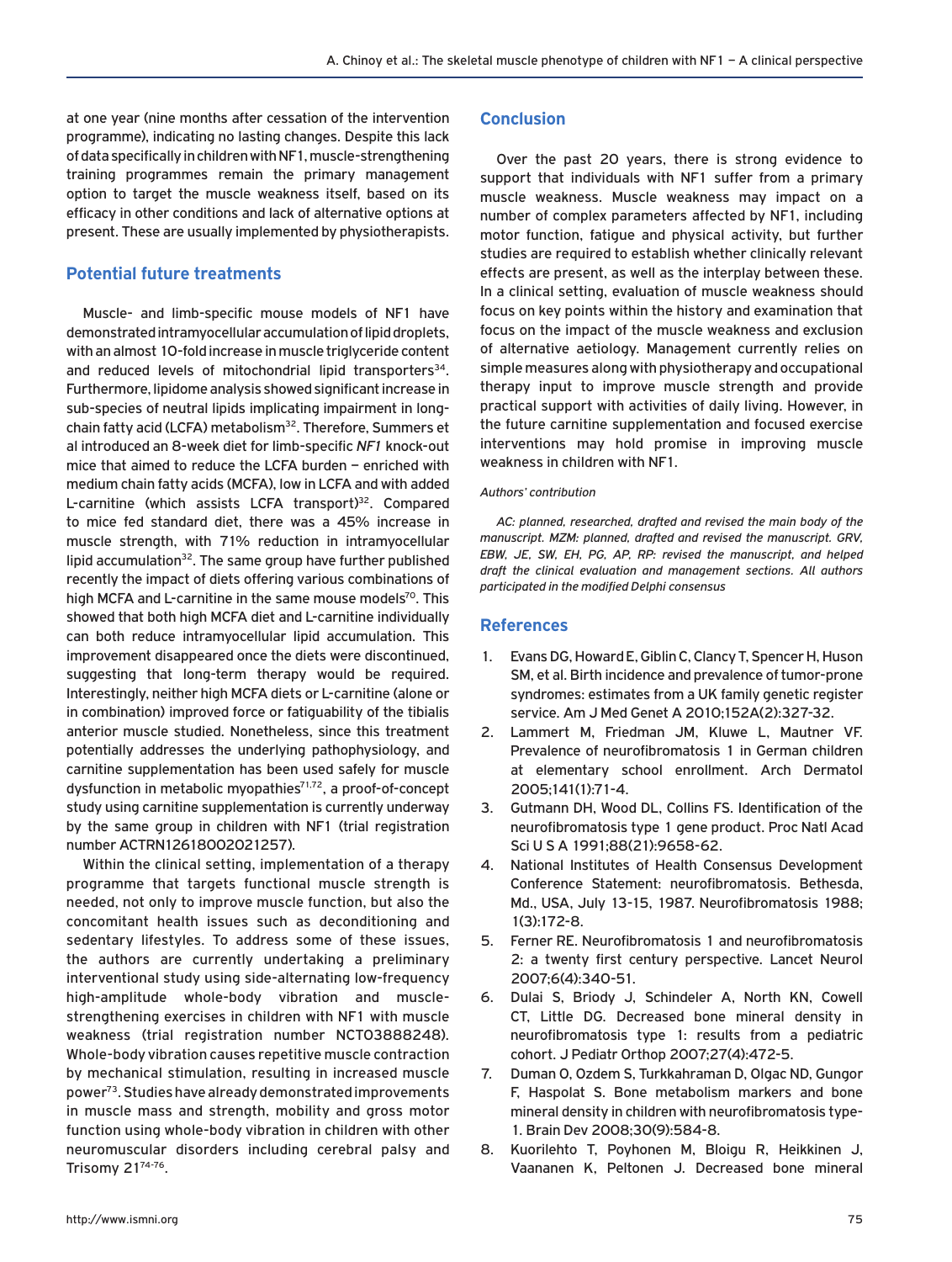density and content in neurofibromatosis type 1: lowest local values are located in the load-carrying parts of the body. Osteoporos Int 2005;16(8):928-36.

- 9. Lammert M, Kappler M, Mautner VF, Lammert K, Storkel S, Friedman JM, et al. Decreased bone mineral density in patients with neurofibromatosis 1. Osteoporos Int 2005;16(9):1161-6.
- 10. Lodish MB, Dagalakis U, Sinaii N, Bornstein E, Kim A, Lokie KB, et al. Bone mineral density in children and young adults with neurofibromatosis type 1. Endocr Relat Cancer 2012;19(6):817-25.
- 11. Stevenson DA, Moyer-Mileur LJ, Murray M, Slater H, Sheng X, Carey JC, et al. Bone mineral density in children and adolescents with neurofibromatosis type 1. J Pediatr 2007;150(1):83-8.
- 12. Yilmaz K, Ozmen M, Bora Goksan S, Eskiyurt N. Bone mineral density in children with neurofibromatosis 1. Acta Paediatr 2007;96(8):1220-2.
- 13. Heerva E, Koffert A, Jokinen E, Kuorilehto T, Peltonen S, Aro HT, et al. A controlled register-based study of 460 neurofibromatosis 1 patients: increased fracture risk in children and adults over 41 years of age. J Bone Miner Res 2012;27(11):2333-7.
- 14. Souza JF, Passos RL, Guedes AC, Rezende NA, Rodrigues LO. Muscular force is reduced in neurofibromatosis type 1. J Musculoskelet Neuronal Interact 2009;9(1):15-7.
- 15. Stevenson DA, Allen S, Tidyman WE, Carey JC, Viskochil DH, Stevens A, et al. Peripheral muscle weakness in RASopathies. Muscle Nerve 2012;46(3):394-9.
- 16. Stevenson DA, Moyer-Mileur LJ, Carey JC, Quick JL, Hoff CJ, Viskochil DH. Case-control study of the muscular compartments and osseous strength in neurofibromatosis type 1 using peripheral quantitative computed tomography. J Musculoskelet Neuronal Interact 2005;5(2):145-9.
- 17. Cornett KM, North KN, Rose KJ, Burns J. Muscle weakness in children with neurofibromatosis type 1. Dev Med Child Neurol 2015;57(8):733-6.
- 18. Johnson BA, Macwilliams B, Carey JC, Viskochil DH, D'Astous JL, Stevenson DA. Lower extremity strength and hopping and jumping ground reaction forces in children with neurofibromatosis type 1. Hum Mov Sci 2012;31(1):247-54.
- 19. Hockett CW, Eelloo J, Huson SM, Roberts SA, Berry JL, Chaloner C, et al. Vitamin D status and muscle function in children with neurofibromatosis type 1 (NF1). J Musculoskelet Neuronal Interact. 2013;13(1):111-9.
- 20. Girgis CM, Clifton-Bligh RJ, Hamrick MW, Holick MF, Gunton JE. The roles of vitamin D in skeletal muscle: form, function, and metabolism. Endocr Rev 2013;34(1):33-83.
- 21. Ward KA, Das G, Berry JL, Roberts SA, Rawer R, Adams JE, et al. Vitamin D status and muscle function in postmenarchal adolescent girls. J Clin Endocrinol Metab 2009;94(2):559-63.
- 22. Armstrong L, Jett K, Birch P, Kendler DL, McKay H, Tsang E, et al. The generalized bone phenotype in children with

neurofibromatosis 1: a sibling matched case-control study. Am J Med Genet A 2013;161A(7):1654-61.

- 23. Schnabel C, Dahm S, Streichert T, Thierfelder W, Kluwe L, Mautner VF. Differences of 25-hydroxyvitamin D3 concentrations in children and adults with neurofibromatosis type 1. Clin Biochem 2014;47(7-8): 560-3.
- 24. Stevenson DA, Viskochil DH, Carey JC, Sheng X, Murray M, Moyer-Mileur L, et al. Pediatric 25-hydroxyvitamin D concentrations in neurofibromatosis type 1. J Pediatr Endocrinol Metab 2011;24(3-4):169-74.
- 25. Hofman KJ, Harris EL, Bryan RN, Denckla MB. Neurofibromatosis type 1: the cognitive phenotype. J Pediatr 1994;124(4):S1-8.
- 26. Champion JA, Rose KJ, Payne JM, Burns J, North KN. Relationship between cognitive dysfunction, gait, and motor impairment in children and adolescents with neurofibromatosis type 1. Dev Med Child Neurol 2014;56(5):468-74.
- 27. Hyman SL, Shores A, North KN. The nature and frequency of cognitive deficits in children with neurofibromatosis type 1. Neurology 2005;65(7):1037-44.
- 28. Kolesnik AM, Jones EJH, Garg S, Green J, Charman T, Johnson MH, et al. Early development of infants with neurofibromatosis type 1: a case series. Mol Autism 2017;8:62.
- 29. Lorenzo J, Barton B, Acosta MT, North K. Mental, motor, and language development of toddlers with neurofibromatosis type 1. J Pediatr 2011;158(4):660-5.
- 30. Gilboa Y, Josman N, Fattal-Valevski A, Toledano-Alhadef H, Rosenblum S. Underlying mechanisms of writing difficulties among children with neurofibromatosis type 1. Res Dev Disabil 2014;35(6):1310-6.
- 31. Johnson BA, MacWilliams BA, Carey JC, Viskochil DH, D'Astous JL, Stevenson DA. Motor proficiency in children with neurofibromatosis type 1. Pediatr Phys Ther 2010;22(4):344-8.
- 32. Summers MA, Rupasinghe T, Vasiljevski ER, Evesson FJ, Mikulec K, Peacock L, et al. Dietary intervention rescues myopathy associated with neurofibromatosis type 1. Hum Mol Genet 2018;27(4):577-88.
- 33. Kossler N, Stricker S, Rodelsperger C, Robinson PN, Kim J, Dietrich C, et al. Neurofibromin (Nf1) is required for skeletal muscle development. Hum Mol Genet 2011; 20(14):2697-709.
- 34. Sullivan K, El-Hoss J, Quinlan KG, Deo N, Garton F, Seto JT, et al. NF1 is a critical regulator of muscle development and metabolism. Hum Mol Genet 2014;23(5):1250-9.
- 35. Fritz J, Rosengren BE, Dencker M, Karlsson C, Karlsson MK. A seven-year physical activity intervention for children increased gains in bone mass and muscle strength. Acta Paediatr 2016;105(10):1216-24.
- 36. Strong WB, Malina RM, Blimkie CJ, Daniels SR, Dishman RK, Gutin B, et al. Evidence based physical activity for school-age youth. J Pediatr 2005;146(6):732-7.
- 37. Johnson BA, Sheng X, Perry AS, Stevenson DA. Activity and participation in children with neurofibromatosis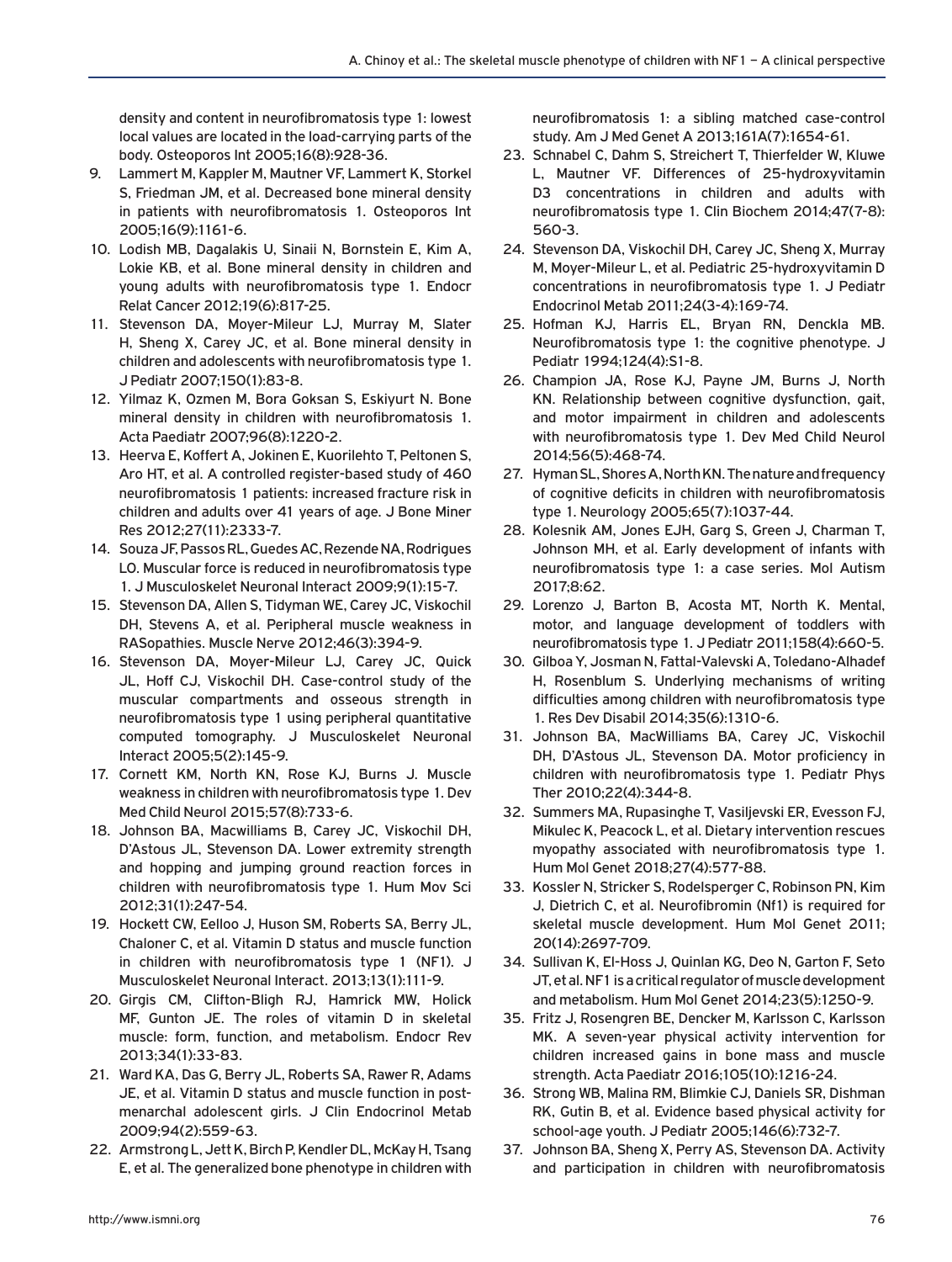type 1. Res Dev Disabil 2015;36C:213-21.

- 38. Gilboa Y, Josman N, Fattal-Valevski A, Toledano-Alhadef H, Rosenblum S. The handwriting performance of children with NF1. Res Dev Disabil. 2010;31(4):929-35.
- 39. Finsterer J, Mahjoub SZ. Fatigue in healthy and diseased individuals. Am J Hosp Palliat Care 2014; 31(5):562-75.
- 40. Draucker CB, Nutakki K, Varni JW, Swigonski NL. The health-related quality of life of children, adolescents, and young adults with neurofibromatosis type 1 and their families: Analysis of narratives. J Spec Pediatr Nurs 2017;22(2).
- 41. Ferner RE, Thomas M, Mercer G, Williams V, Leschziner GD, Afridi SK, et al. Evaluation of quality of life in adults with neurofibromatosis 1 (NF1) using the Impact of NF1 on Quality Of Life (INF1-QOL) questionnaire. Health Qual Life Outcomes 2017;15(1):34.
- 42. Nutakki K, Hingtgen CM, Monahan P, Varni JW, Swigonski NL. Development of the adult PedsQL neurofibromatosis type 1 module: initial feasibility, reliability and validity. Health Qual Life Outcomes 2013;11:21.
- 43. Vassallo G, Mughal Z, Robinson L, Weisberg D, Roberts SA, Hupton E, et al. Perceived fatigue in children and young adults with neurofibromatosis type 1. J Paediatr Child Health 2020.
- 44. Cipolletta S, Spina G, Spoto A. Psychosocial functioning, self-image, and quality of life in children and adolescents with neurofibromatosis type 1. Child Care Health Dev 2018;44(2):260-8.
- 45. Domon-Archambault V, Gagnon L, Benoit A, Perreault S. Psychosocial Features of Neurofibromatosis Type 1 in Children and Adolescents. J Child Neurol 2018;33(3):225-32.
- 46. Krab LC, Oostenbrink R, de Goede-Bolder A, Aarsen FK, Elgersma Y, Moll HA. Health-related quality of life in children with neurofibromatosis type 1: contribution of demographic factors, disease-related factors, and behavior. J Pediatr 2009;154(3):420-5, 5 e1.
- 47. Wolkenstein P, Rodriguez D, Ferkal S, Gravier H, Buret V, Algans N, et al. Impact of neurofibromatosis 1 upon quality of life in childhood: a cross-sectional study of 79 cases. Br J Dermatol 2009;160(4):844-8.
- 48. Kongkriangkai AM, King C, Martin LJ, Wakefield E, Prada CE, Kelly-Mancuso G, et al. Substantial pain burden in frequency, intensity, interference and chronicity among children and adults with neurofibromatosis Type 1. Am J Med Genet A 2019;179(4):602-7.
- 49. Chang RF, Mubarak SJ. Pathomechanics of Gowers' sign: a video analysis of a spectrum of Gowers' maneuvers. Clin Orthop Relat Res 2012;470(7):1987-91.
- 50. Detweiler S, Thacker MM, Hopkins E, Conway L, Gripp KW. Orthopedic manifestations and implications for individuals with Costello syndrome. Am J Med Genet A 2013;161A(8):1940-9.
- 51. Hazan F, Aykut A, Hizarcioglu M, Tavli V, Onay H, Ozkinay F. A cardio-facio-cutaneous syndrome case with tight Achilles tendons. Genet Couns 2012;23(2):305-11.
- 52. Case LE, Apkon SD, Eagle M, Gulyas A, Juel L, Matthews D, et al. Rehabilitation Management of the Patient With Duchenne Muscular Dystrophy. Pediatrics 2018; 142(Suppl 2):S17-S33.
- 53. Skalsky AJ, McDonald CM. Prevention and management of limb contractures in neuromuscular diseases. Phys Med Rehabil Clin N Am 2012;23(3):675-87.
- 54. Foster HE, Kay LJ, Friswell M, Coady D, Myers A. Musculoskeletal screening examination (pGALS) for school-age children based on the adult GALS screen. Arthritis Rheum 2006;55(5):709-16.
- 55. Smits-Engelsman B, Klerks M, Kirby A. Beighton score: a valid measure for generalized hypermobility in children. J Pediatr 2011;158(1):119-23, 23 e1-4.
- 56. Cashman KD, Dowling KG, Skrabakova Z, Gonzalez-Gross M, Valtuena J, De Henauw S, et al. Vitamin D deficiency in Europe: pandemic? Am J Clin Nutr 2016; 103(4):1033-44.
- 57. Crowe FL, Jolly K, MacArthur C, Manaseki-Holland S, Gittoes N, Hewison M, et al. Trends in the incidence of testing for vitamin D deficiency in primary care in the UK: a retrospective analysis of The Health Improvement Network (THIN), 2005-2015. BMJ Open 2019;9(6):e028355.
- 58. Liu X, Baylin A, Levy PD. Vitamin D deficiency and insufficiency among US adults: prevalence, predictors and clinical implications. Br J Nutr 2018;119(8):928-36.
- 59. Roth DE, Abrams SA, Aloia J, Bergeron G, Bourassa MW, Brown KH, et al. Global prevalence and disease burden of vitamin D deficiency: a roadmap for action in low- and middle-income countries. Ann N Y Acad Sci 2018;1430(1):44-79.
- 60. Bohannon RW, Wang YC, Bubela D, Gershon RC. Handgrip Strength: A Population-Based Study of Norms and Age Trajectories for 3- to 17-Year-Olds. Pediatr Phys Ther 2017;29(2):118-23.
- 61. Rauch F, Neu CM, Wassmer G, Beck B, Rieger-Wettengl G, Rietschel E, et al. Muscle analysis by measurement of maximal isometric grip force: new reference data and clinical applications in pediatrics. Pediatr Res 2002;51(4):505-10.
- 62. Cacau LA, de Santana-Filho VJ, Maynard LG, Gomes MN, Fernandes M, Carvalho VO. Reference Values for the Six-Minute Walk Test in Healthy Children and Adolescents: a Systematic Review. Braz J Cardiovasc Surg 2016;31(5):381-8.
- 63. Li AM, Yin J, Yu CC, Tsang T, So HK, Wong E, et al. The six-minute walk test in healthy children: reliability and validity. Eur Respir J 2005;25(6):1057-60.
- 64. Goudsmit EM, Nijs J, Jason LA, Wallman KE. Pacing as a strategy to improve energy management in myalgic encephalomyelitis/chronic fatigue syndrome: a consensus document. Disabil Rehabil 2012; 34(13):1140-7.
- 65. Johnson BA, Salzberg CL, Stevenson DA. A systematic review: plyometric training programs for young children. J Strength Cond Res 2011;25(9):2623-33.